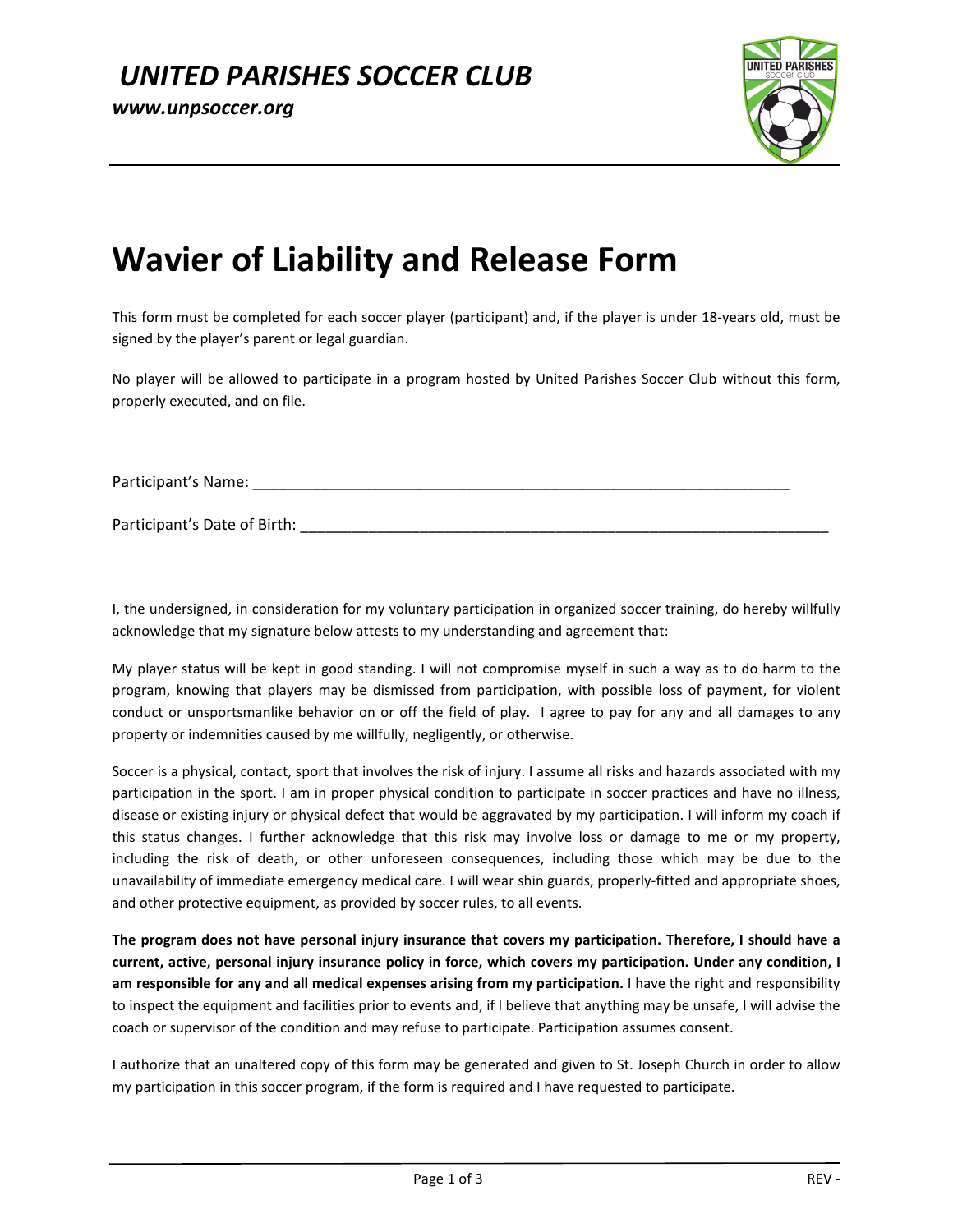## *UNITED PARISHES SOCCER CLUB www.unpsoccer.org*



I hereby release, waive liability, discharge, hold harmless, indemnify, and covenant not to sue, United Parishes Soccer Club, St. Joseph School or Church, the Diocese of Harrisburg, Springettsbury Township their associated directors, administrators, officers, managers, employees, coaches, trainers, volunteers and other agents, estates or executors, from any and all liability incurred in the conduct of, and my participation in, their soccer programs. This includes owners, lessors, and lessees of premises, municipalities, government agencies, successors, heirs, and assigns.

I have completely read this document and fully understand its contents. I acknowledge that I have given up substantial rights by accepting this document and that I do so voluntarily. My signature attests to this on behalf of myself and my personal representatives, administrators, heirs, next-of-kin, successors, and assigns.

## **For players under the age of eighteen (18) years (minor):**

As the parent and natural guardian or legal guardian of the participant, I hereby agree to the foregoing Waiver of Liability and Release for, and on behalf of, the participant (player/minor) named above. I hereby bind myself, the minor, and all other assigns to the terms of the Waiver of Liability and Release. I represent and certify that I have the legal capacity and the authority to act for, and on behalf of, the minor in the execution of this Waiver of Liability and Release.

\_\_\_\_\_\_\_\_\_\_\_\_\_\_\_\_\_\_\_\_\_\_\_\_\_\_\_\_\_\_\_\_\_\_ \_\_\_\_\_\_\_\_\_\_\_\_\_\_\_\_\_\_\_\_\_\_\_\_\_\_\_\_\_\_\_\_\_\_\_\_\_\_\_\_

Parent or Guardian Name Parent or Guardian's Signature and Date